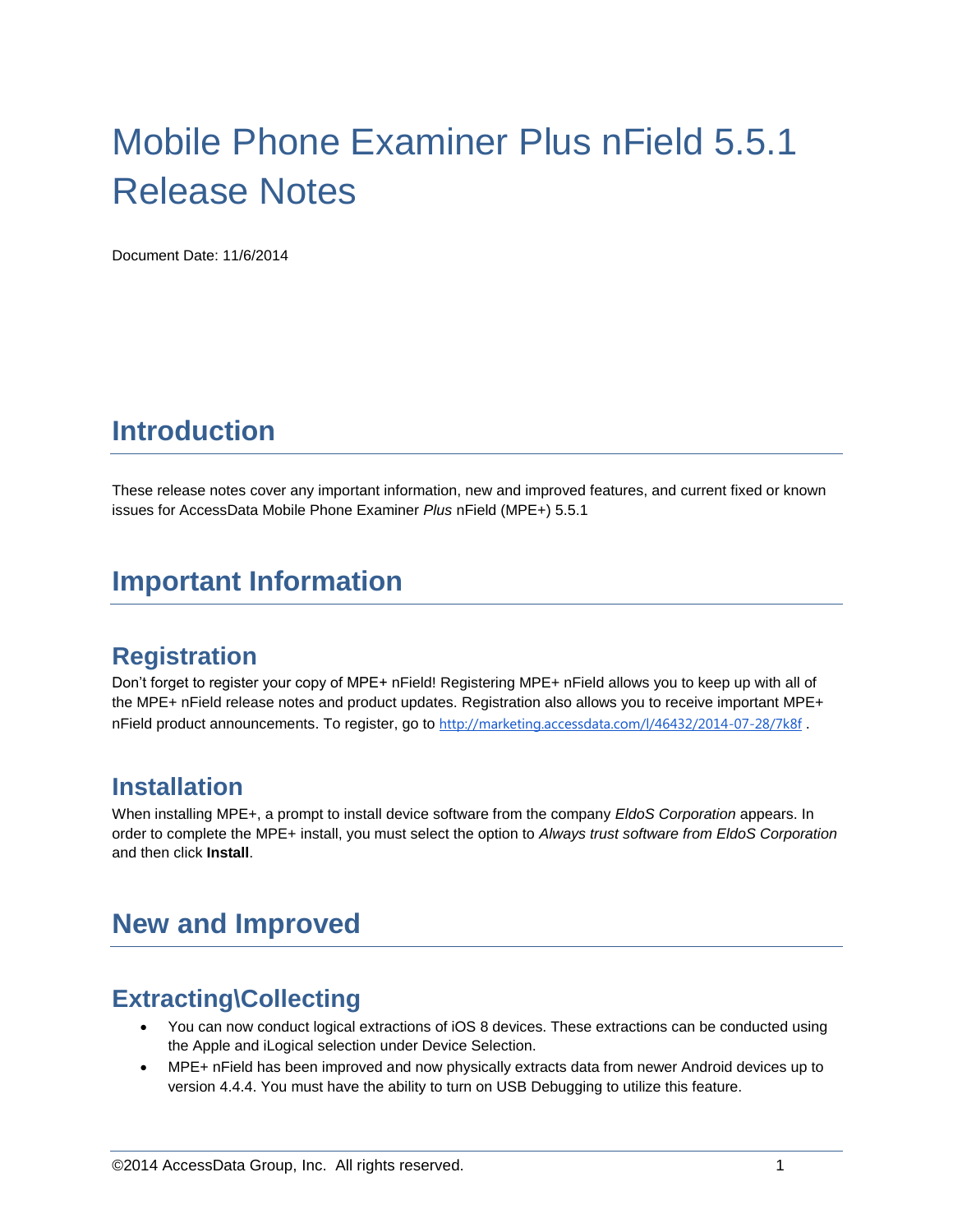When selecting Select Device and then Android | Other (Physical), MPE+ now will automatically attempt to obtain a shell root and show the partitions available for extraction. This improvement solved an issue where newer Android devices were preventing MPE+ in displaying the device partitions. With this improvement, MPE+ supports the automatic shell rooting of various Android devices running 2.x to 4.4.4.

**Note**: The device will be automatically temporarily rooted, but upon restart of the device, the root will be removed. Limitations do exist on a per device level and not all devices can be rooted. If the device should restart during the process, the rooting process was unsuccessful. Please contact AccessData Support to document the device and operating system information to be added to future releases.

#### **Android Device Setup Wizard**

An interactive wizard is now included for Android dLogical extractions.

After selecting Android dLogical, you can see a series of steps to place the device into debugging, allowing unknown sources and also the removal of the verification of applications on some Android versions.

This interactive guide is based upon the users' selection of the Android OS version.

# **Fixed Issues**

### **General**

- MPE+ nField no longer intermittently stops responding upon startup. (17420)
- Added text to the message box that appears during device extraction with USB debugging on. This text states an additional step that you must take when extracting from Android 4.2 devices and above. (17148)
- Added text to the message box that appears during device extraction with USB debugging on. This text clarifies where you can find Developer options for devices running Android 4.2 devices and above. (17271)

### **Import/Export**

 The export to AD1 failure message now lists the cause of the failure, allowing you to pinpoint the issue and correct it. For example, the failure message may notify you that there is not enough space on the disk for the exported AD1. (17239)

# **Extracting**

 Fixed an issue where subsequent physical extractions would overwrite user data partitions saved to the same location earlier. (16626)